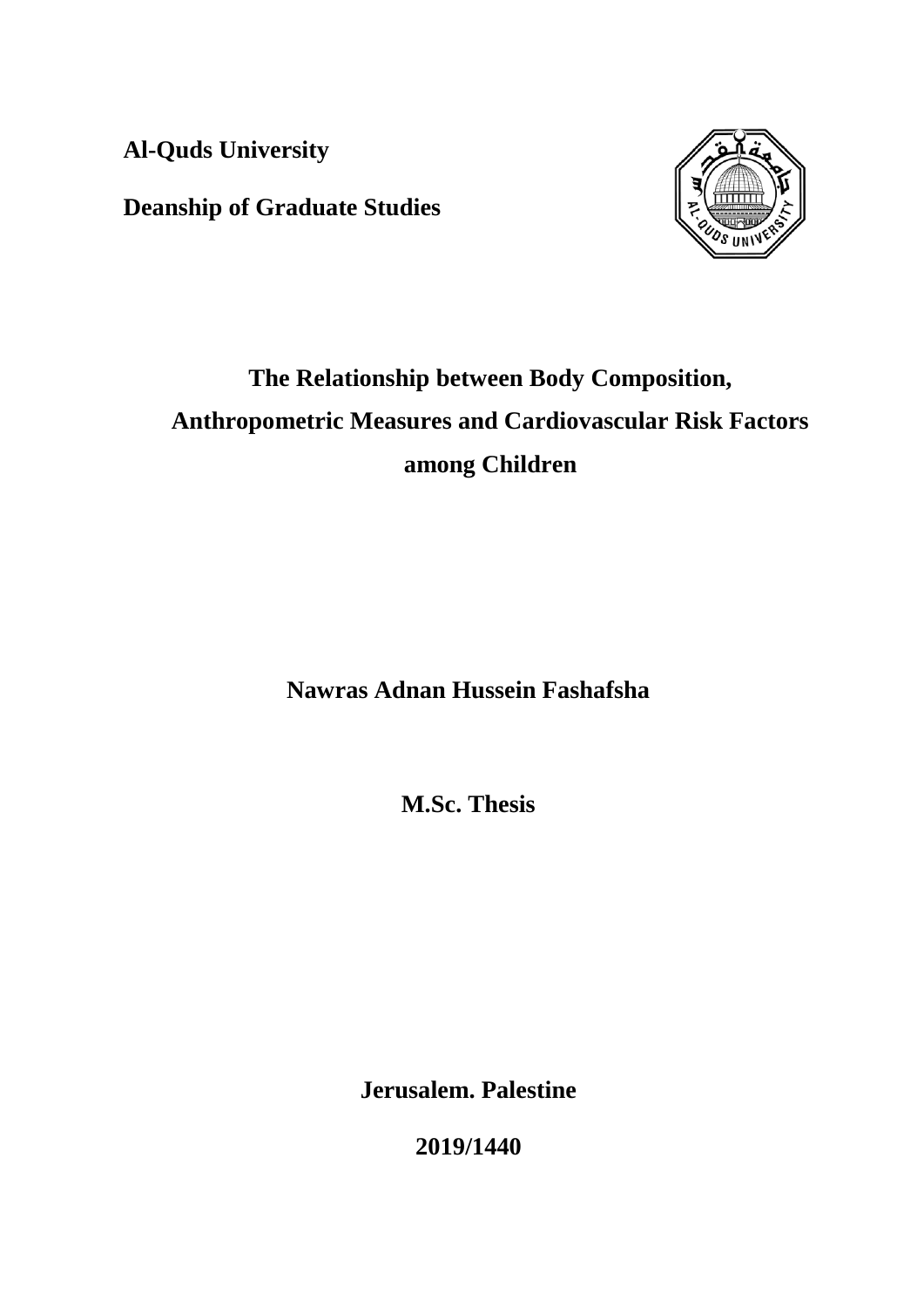# **The Relationship between Body Composition, Anthropometric Measures and Cardiovascular Risk Factors among Children**

## **Prepared by**

# **Nawras Adnan Hussein Fashafsha**

# **B.Sc Nursing /Al-Quds University –Palestine**

# **Supervisor**

# **Dr. Ahmad Batran**

**A thesis submitted in partial fulfillment of requirements for the**

**Degree of master of nursing department/pediatric nursing** 

**program**

**College of Health Professions /Al-Quds University**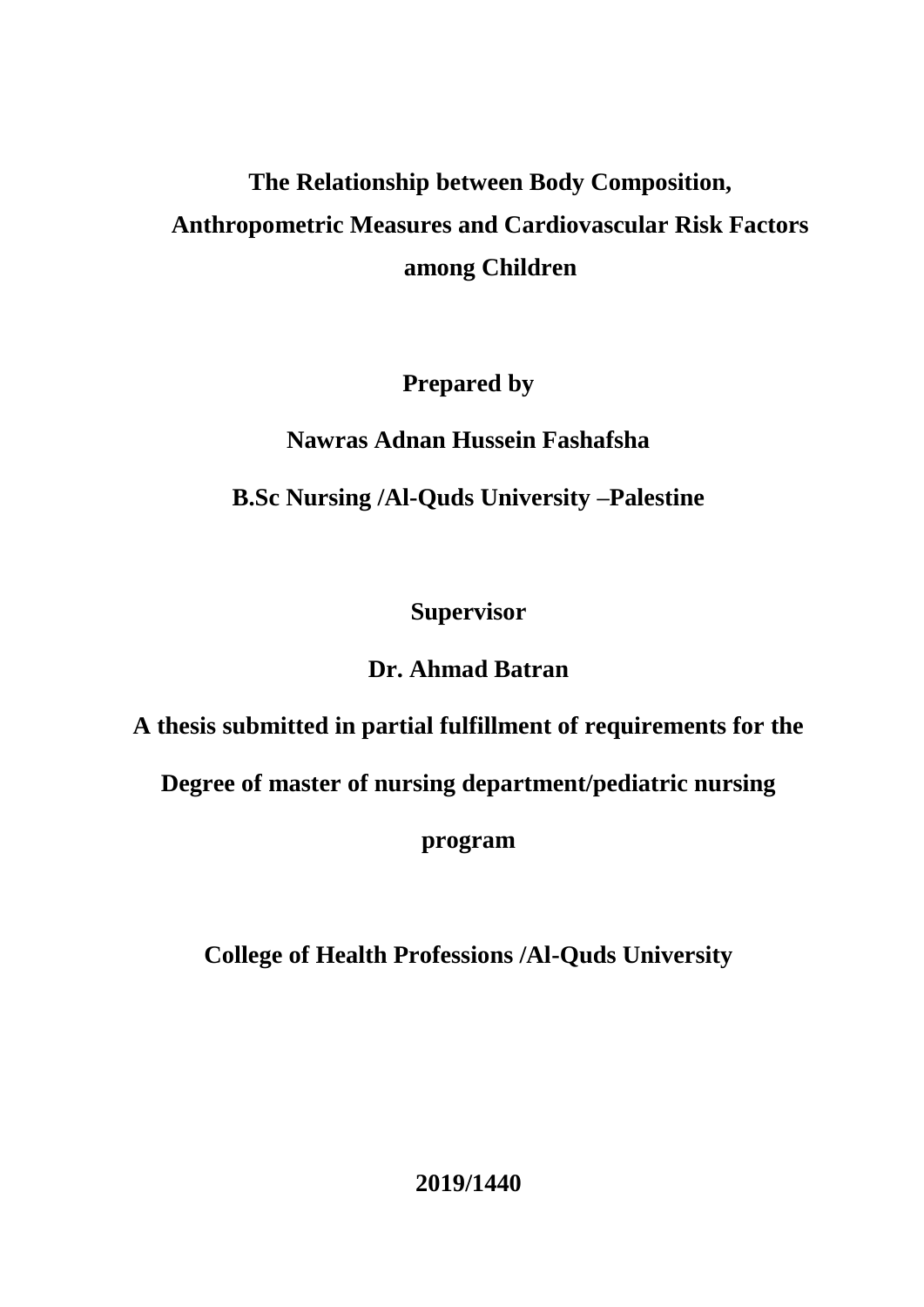**Al-Quds University**

**Deanship of Graduate Studies**



**Thesis approval**

# **The Relationship between Body Composition, Anthropometric Measures and Cardiovascular Risk Factors among Children**

### **Prepared by: Nawras Adnan Hussein Fashafsha**

### **Registration No: 21710019**

### **Supervisor: Dr. Ahmad Batran**

Master Thesis submitted and accepted on Date 15/6/2019

The names and signatures of the examining committee members are:

Head of the Committee **:Dr.** Ahmad Batran

Internal Examiner: Dr. Salam Al-Khatib

External Examiner: Dr. Ahmad Aydi

| nuce members are. |
|-------------------|
| Signature.        |
| Signature.        |
| Signature.        |
|                   |

2019/1440

.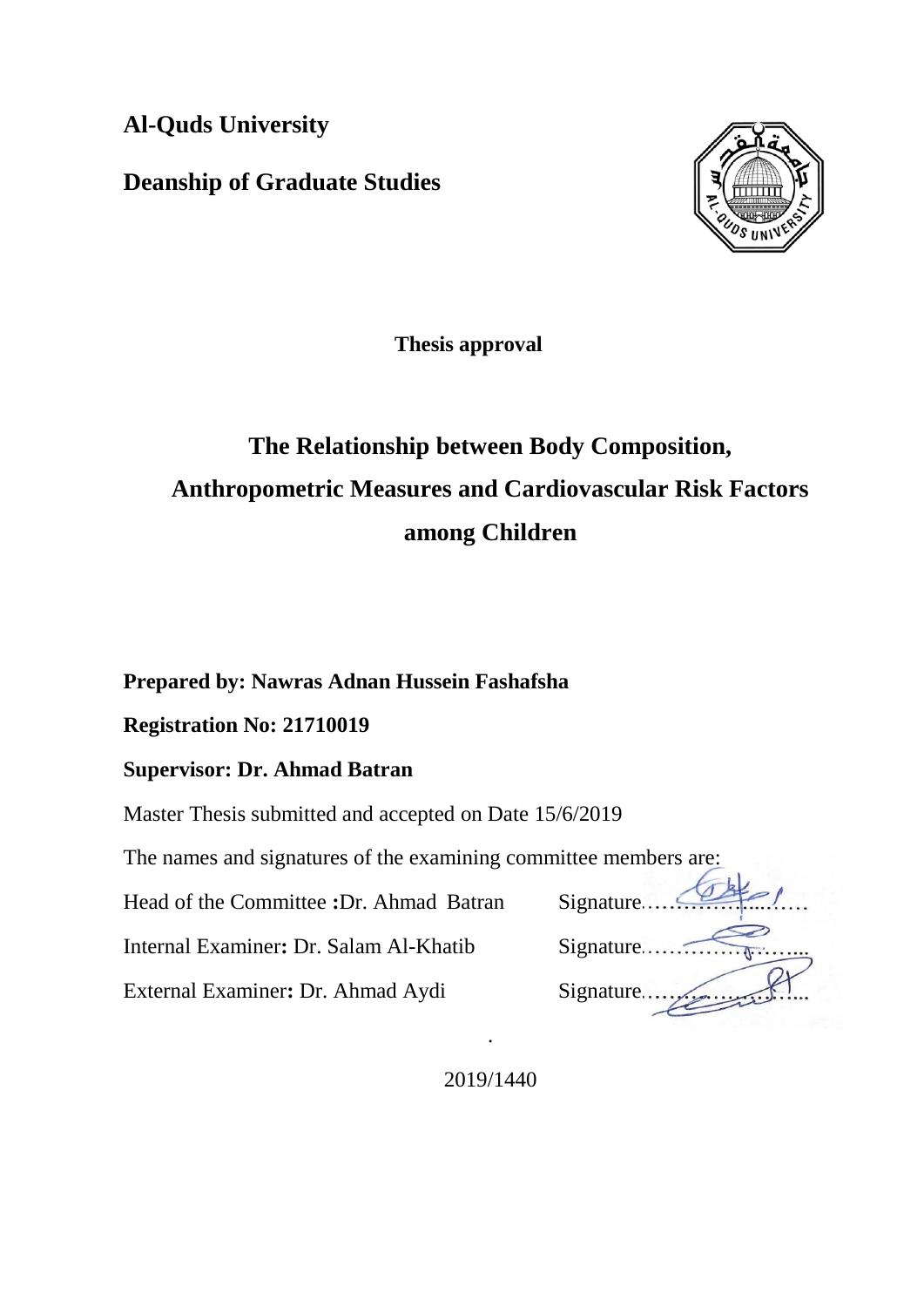## **Declaration**

I certify that this thesis submitted for the degree of Master is the result of my own research except where otherwise acknowledged and that this thesis (or any part of the same) has not been submitted for a higher degree to any other university or institution.

Student's Name: Nawras Adnan Hussein Fashafsha

 $\bigwedge$ Signature:

Date: 15/6/2019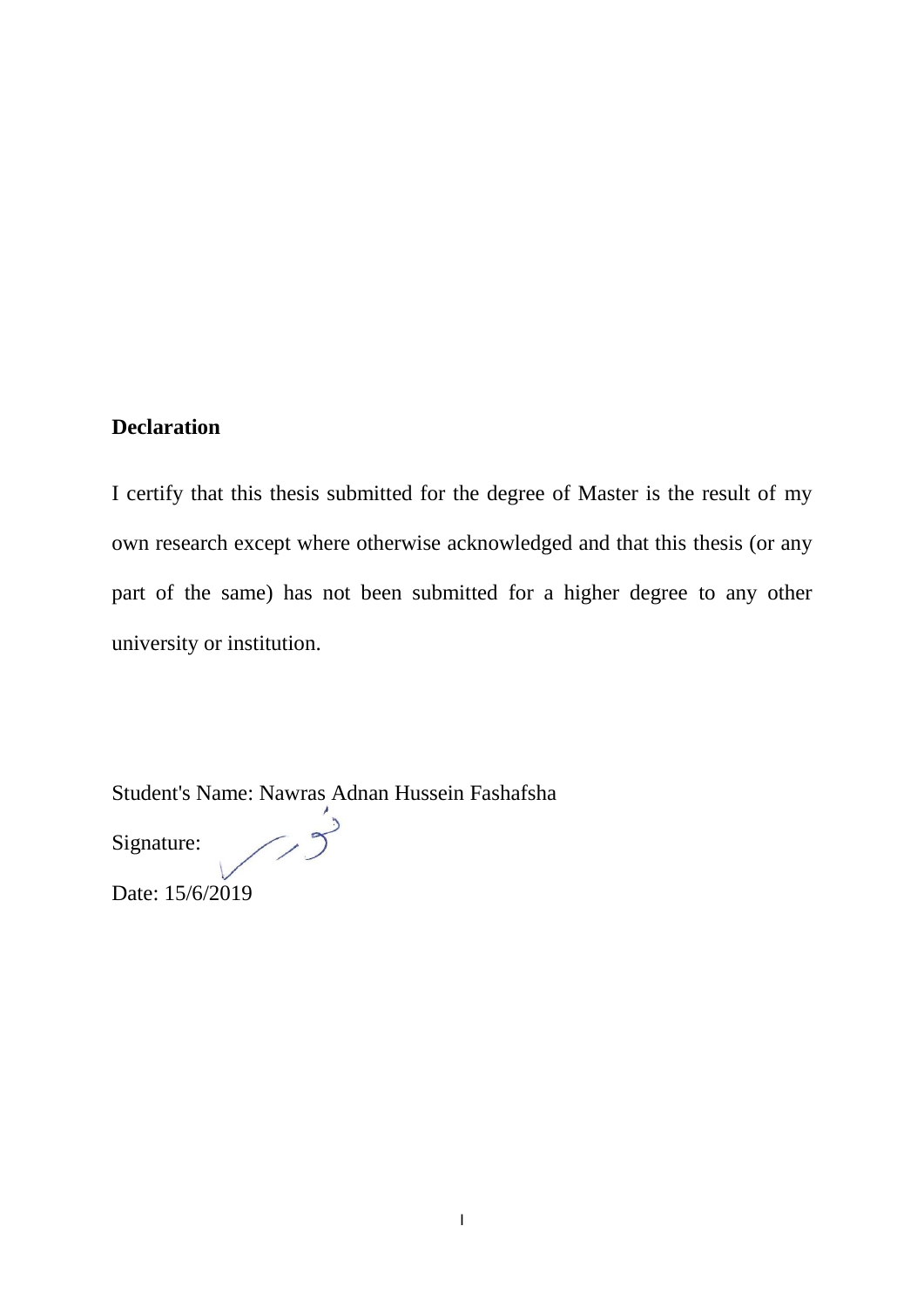### **Dedication**

<span id="page-4-0"></span>In the name of Allah praises and thanks to Allah for granting me health and strength to complete the research successfully and realize my dream.

Words can't express my sincere love and thanks:

To my heart and the source of love: My mum, for supporting me with her prayers.

To my inspiration, the one who stood by me and lighted my way: My father.

To my rock and ambition: My brothers and sisters.

To all the people who have supported me during my study.

May Allah bless you and bring us together in paradise.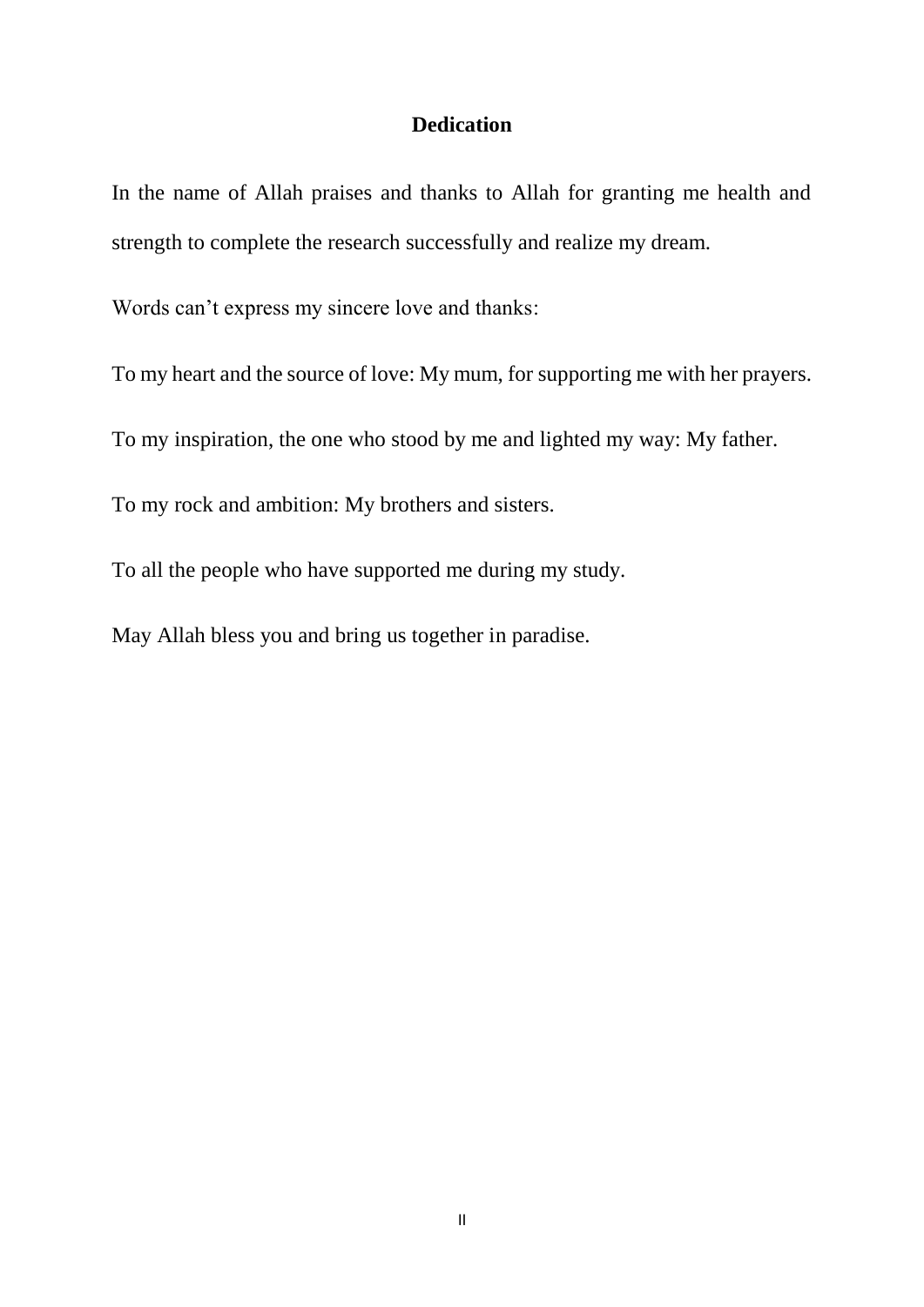### **Acknowledgments**

<span id="page-5-0"></span>Praises and thanks to Allah for granting me health and strength to complete the research successfully.

I would like to express my deepest gratitude and love to my research supervisor Dr: Ahmad Batran, for being a brother ,a friend , a mentor and a teacher every step of the research, and for guiding me with every word I wrote

I also thank Dr. Salam Al-Khatib for giving us hope, love and knowledge for being an eternal spring of giving.

Finally, I express my sincere thanks to the one who left a mark on me, Dr: Ahmed Aydi, for his continuous support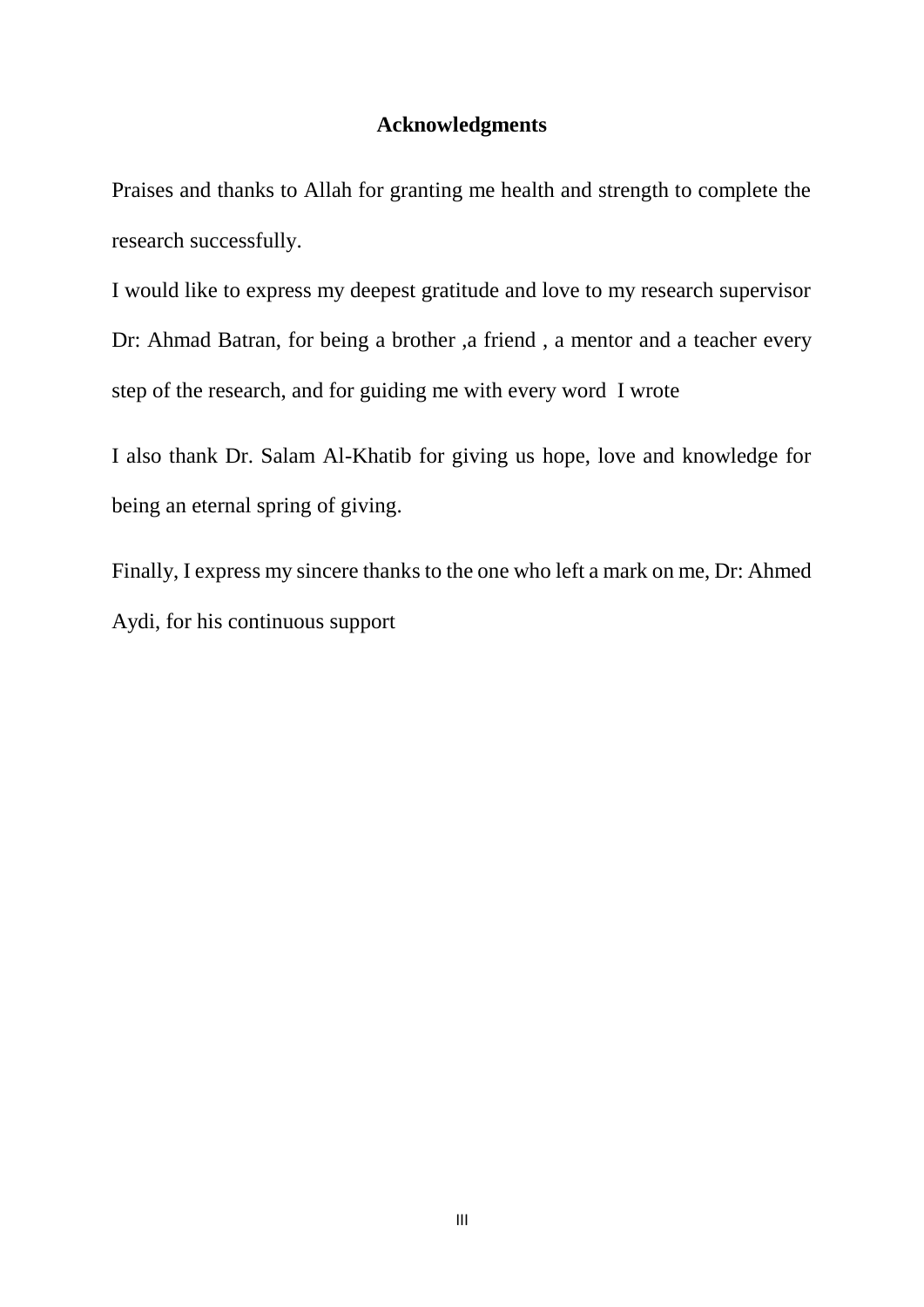#### <span id="page-6-0"></span>**Abstract:**

### **Background**

Obesity is a multi-factorial disease that is developed from an interaction between heredity, environment and behavior. It is a major public health concern which causes serious social, physical and psychological problems. The prevalence of overweight and obesity among children is rising to alarming levels in developed and developing countries.

### **Aim of the study**

To assess the relationship between the Body composition, anthropometric measurement and cardiovascular risk among children aged 10-13 years attending Governmental Schools in Jenin and Tubas, and to provide comprehensive anthropometric and Body composition data of children in schools.

### **Method of study**

A cross-sectional study design, with a convenience sample of five hundred and nine students aged 10-13 years from 4 different governmental schools in Jenin and Tubas.

#### **Result**

The study revealed that 32 (12%) of the males were overweight, and 25 (9.49%) were obese, while 28 (11.6%) of the female participants were overweight and 9 (3.7%) were obese. About 36 (13.5%) of the males and 70 (28.9%) of the female failed to engage in sufficient physical activity. In addition, the study presented a weak relationship between weight, waist circumference, hip circumference, waist to height ratio, body mass index (BMI)and systolic and diastolic blood pressure (P<0.05). Moreover, linear regression presented systolic and diastolic blood pressures were affected by BMI ( $p < 0.05$ ).

#### **Conclusion:**

The current study provides comprehensive data which correlates anthropometry and Body Composition with cardiovascular disease (CVD) among children make it possible to permitting predictions of the complication of obesity and CVD in the future, by using simple instrument to evaluate and predict future cardiovascular disease.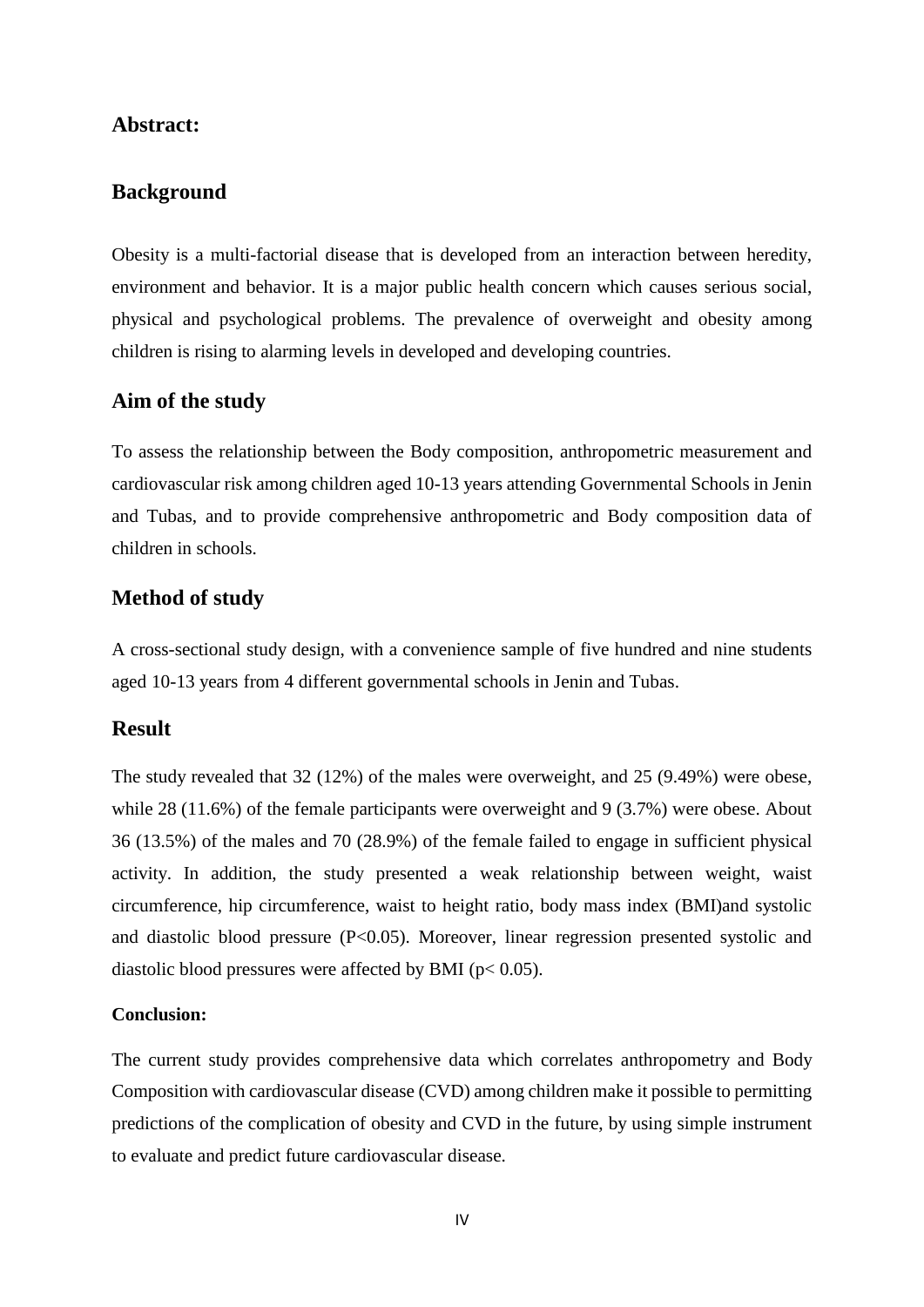In the current study, the prevalence of obesity and overweight among children in governmental school aged 10-13 years increasing, mostly in boys more than girls, also the body mass index (BMI) measurement provided the best correlation with cardiovascular diseases rather than other measurements, so it's very important to keep children of this age 10-13 years under observation to prevent further complication later. The Ministry of Education and Higher Education (MoEHE) must implement necessary intervention that securing safety of children through awareness lectures for teachers and students on the complication of obesity and how to minimize it and get healthy body by physical activity and eating healthy foods.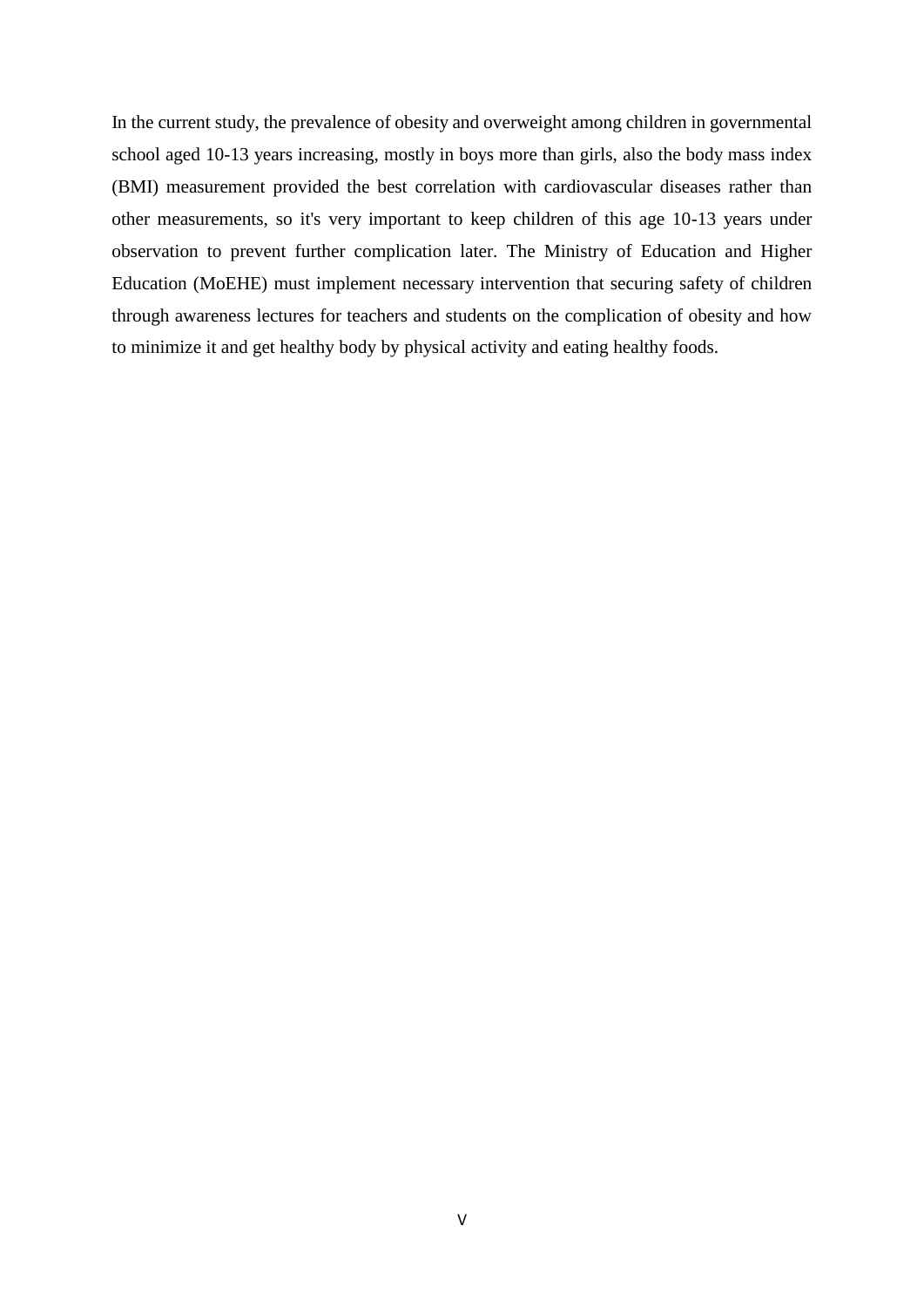#### ا**لعالقة بين تكوين الجسم والموشرات و القياسات البشرية وعوامل الخطر القلبية الوعائية بين األطفال**

اعداد: نورس عدنان حسين فشافشة

اشراف : الدكتور احمد البطران

**ملخص الدراسة :**

<span id="page-8-0"></span>السمنة هي مرض متعدد الفصائل يتم تطويره من التفاعل بين الوراثة والبيئة والسلوك. إنه مصدر قلق كبير للصحة العامة والذي يسبب مشكلة اجتماعية وجسدية ونفسية خطيرة. يرتفع معدل فرط الوزن والسمنة بين الأطفال إلى مستويات تتذر بالخطر في البلدان المتقدمة والنامية.

الهدف من الدراسة :

لتقييم العلاقة بين تكوين الجسم والقياس الأنثروبومترية ومخاطر القلب والأوعية الدموية بين الأطفال الذين تتراوح أعمارهم بين 01-01 سنة الملتحقين بالمدارس الحكومية في جنين وطوباس ، ولتوفير بيانات شاملة عن التكوين البشري للجسم لألطفال في المدارس.

منهجية الدراسة:

اجر يت دراسة مقطعية وصفية باستخدام عينة من خمسمائة وتسعة طالب تتراوح أعمارهم بين 01-01 سنة من 4 مدارس حكومية مختلفة. في جنين وطوباس

#### النتائج:

وكشفت الدراسة أن 32 (12 ٪) من الذكور يعانون من زيادة الوزن ، و 25 (9.49 ٪) كانوا يعانون من السمنة المفرطة ، في حين أن 32 )00.1 ٪( من المشاركين من النساء يعانون من زيادة الوزن و 9 )1.3 ٪( يعانون من السمنة المفرطة. حوالي 36 (13.5 ٪) من الذكور و 70 (28.9 ٪) من الإناث فشلت في ممارسة النشاط البدني الكافي أيضا ، قدمت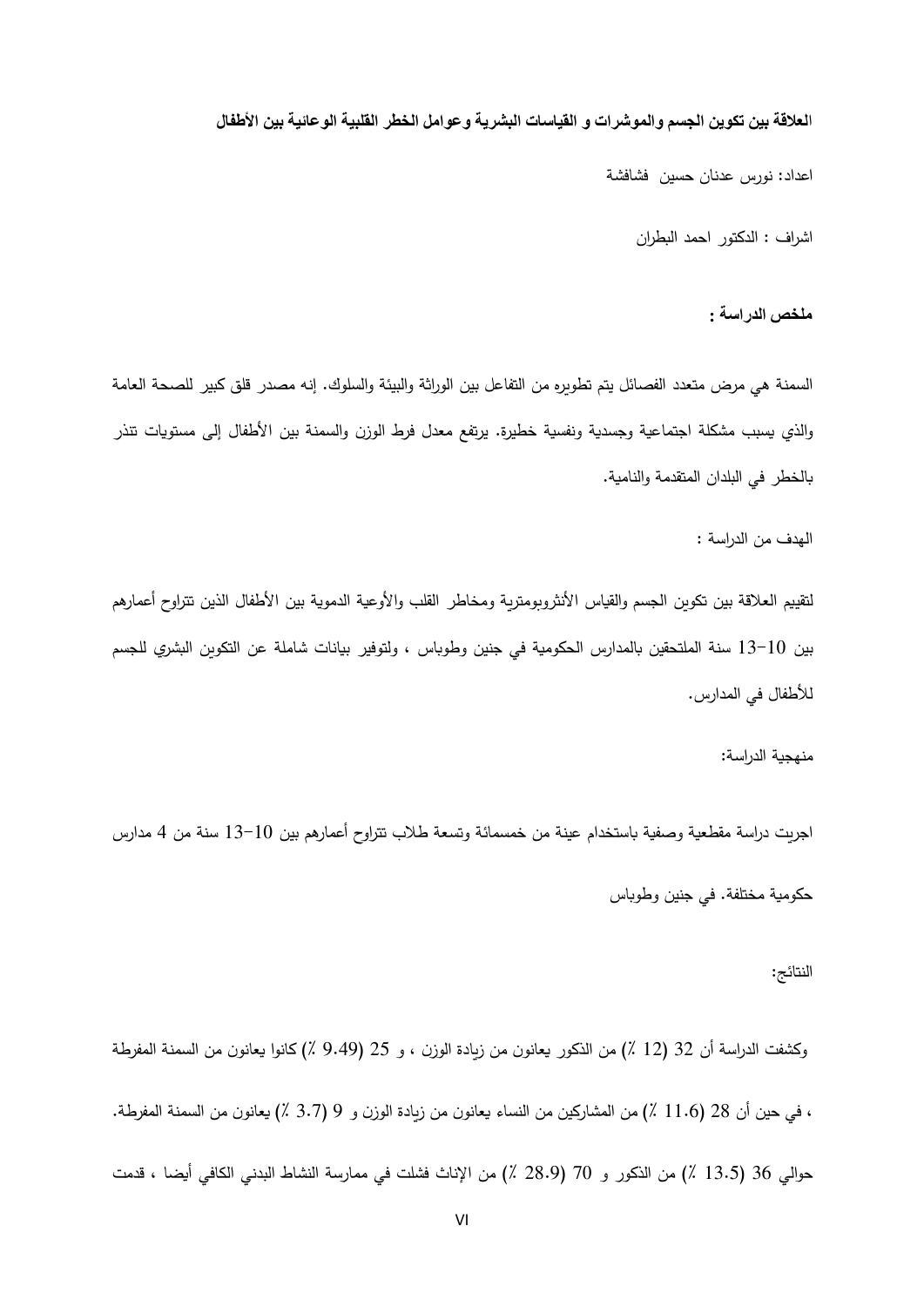الدراسة علاقة ضعيفة بين الوزن ومحيط الخصر ومحيط الورك ونسبة الخصر إلى الطول ومؤشر كتلة الجسم (BMI) وضغط الدم االنقباضي واالنبساطي .(0.05> P (وعالوة على ذلك، قدم االنحدار الخطي ضغوط الدم االنقباضي واالنبساطي تأثر مؤشر كتلة الجسم.(0.05> P(

االستنتاج :

توفر الدراسة الحالية بيانات شاملة تربط بين قياس الجسم البشري وتكوين الجسم بأمراض القلب والأوعية الدموية (CVD) بين األطفال ، مما يجعل من الممكن السماح بتنبؤات مضاعفات السمنة وأمراض القلب واألوعية الدموية في المستقبل ، باستخدام أداة بسيطة لتقييم أمراض القلب والأوعية الدموية المستقبلية والتتبؤ بها.

في النتائج التي توصلنا إليها ، فإن انتشار السمنة وزيادة الوزن بين الأطفال في المدارس الحكومية الذين تتراوح أعمارهم بين 10 و 13 عامًا ، ومعظمهم من الأولاد أكثر من الفتيات ، كما وفر مؤشر كتلة الجسم (BMI) أفضل علاقة بأمراض القلب اِلأوعية الدموية بدلا من القياسات الأخرى ، لذلك من المـهم جدًا إبقاء الأطفال في هذه الفئة العمرية 10−13 سنة تحت الملاحظة لمنع حدوث مزيد من المضاعفات لاحقًا. من قبل وزارة التعليم والتعليم العالي (MoEHE) يجب أن تنفذ التدخل الالزم لضمان سالمة األطفال ، من خالل محاضرات توعية للمعلمين والطالب حول مضاعفات السمنة وكيفية الحد منها والحصول على الجسم السليم من خالل النشاط البدني وتناول األطعمة الصحية.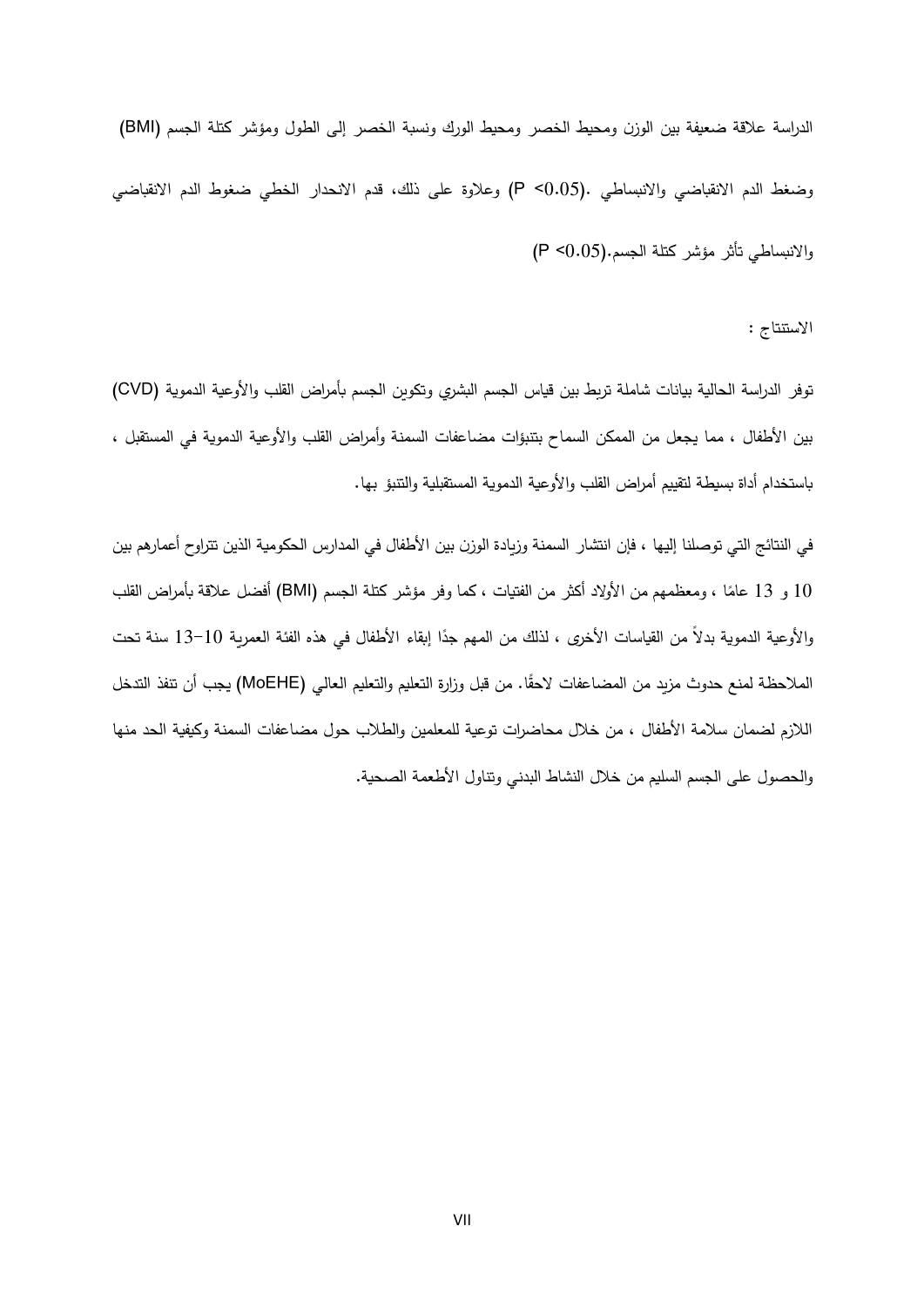## <span id="page-10-0"></span>**Contents**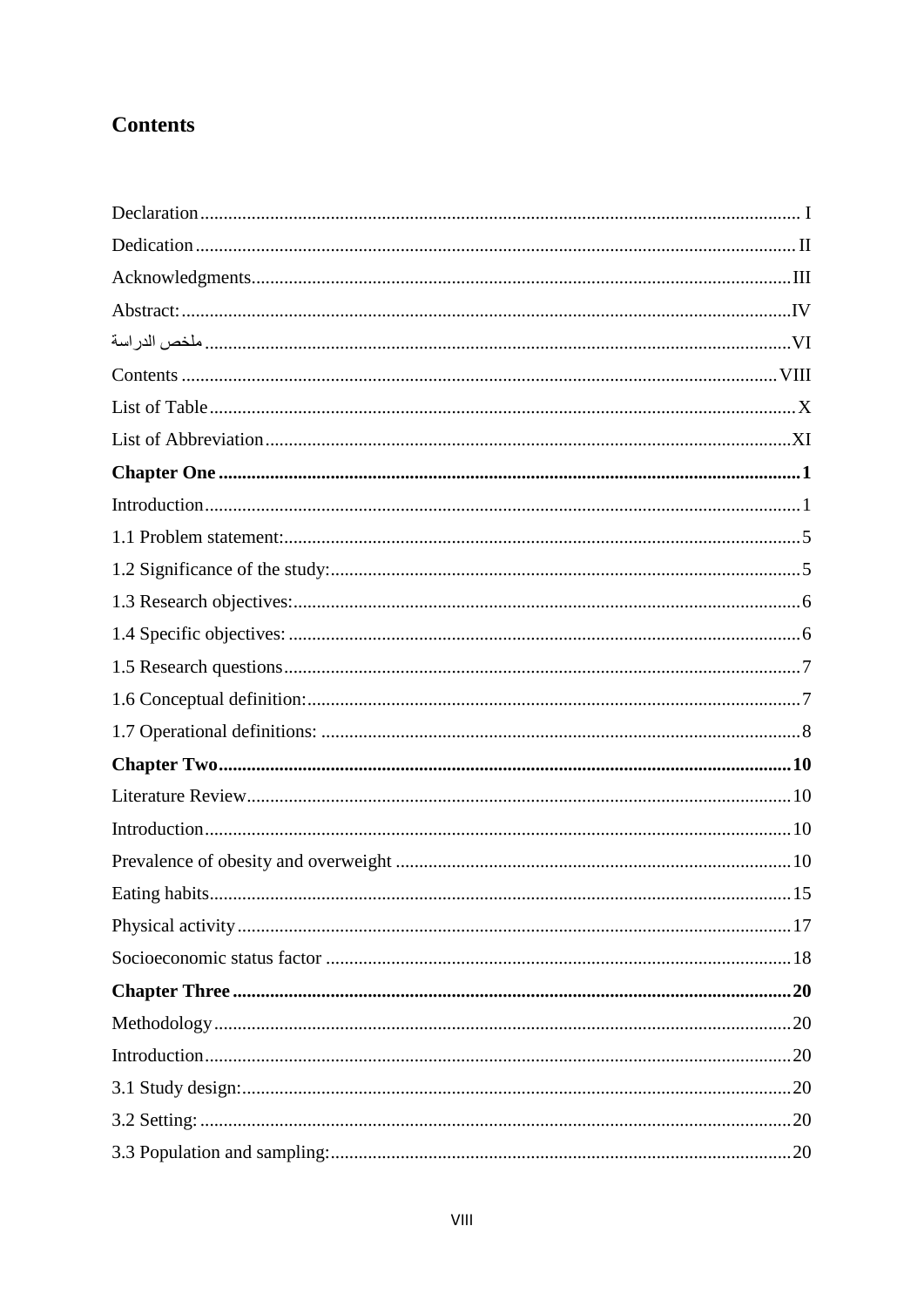| Association between anthropometric measurements with cardiovascular disease risk 41 |     |
|-------------------------------------------------------------------------------------|-----|
|                                                                                     | .43 |
|                                                                                     |     |
|                                                                                     |     |
|                                                                                     |     |
|                                                                                     |     |
|                                                                                     |     |
|                                                                                     |     |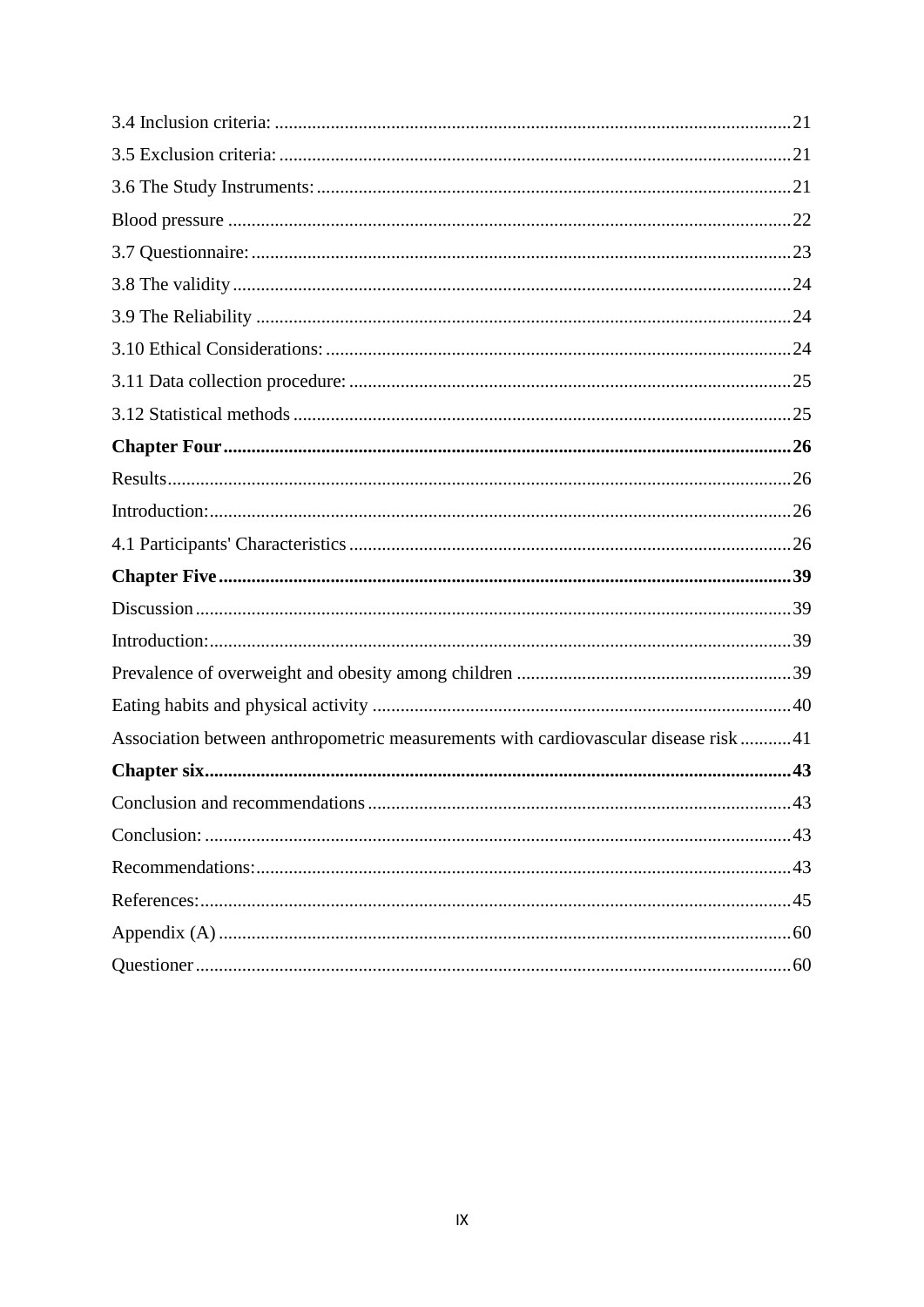# <span id="page-12-0"></span>**List of Table**

| <b>Table name</b>                                                                        | Page No. |
|------------------------------------------------------------------------------------------|----------|
| Table (4.1): Socio-economic character                                                    | 27       |
| Table (4.2): The anthropometric measurements of the participants                         | 28       |
| Table (4.3): Distribution of participants according to body weight categories            | 29       |
| Table (4.4): Distribution of participants according to nutritional habit and<br>activity | 31       |
| Table (4.5): Comparison of the sample characteristics according to                       | 32       |
| background characteristics                                                               |          |
| Table 4.6: Relationship between systolic blood pressure and anthropometric               | 33       |
| measurements                                                                             |          |
| Table 4.7: Relationship between diastolic blood pressure and anthropometric              | 34       |
| measurements                                                                             |          |
| Table 4.8: Association between cardiovascular risks and anthropometric                   | 36       |
| measurements                                                                             |          |
| Table 4.9: Result of ANOVA test with classification of systolic blood                    | 37       |
| pressure                                                                                 |          |
| Table 4.10: Result of ANOVA test with classification of diastolic blood                  | 40       |
| pressure                                                                                 |          |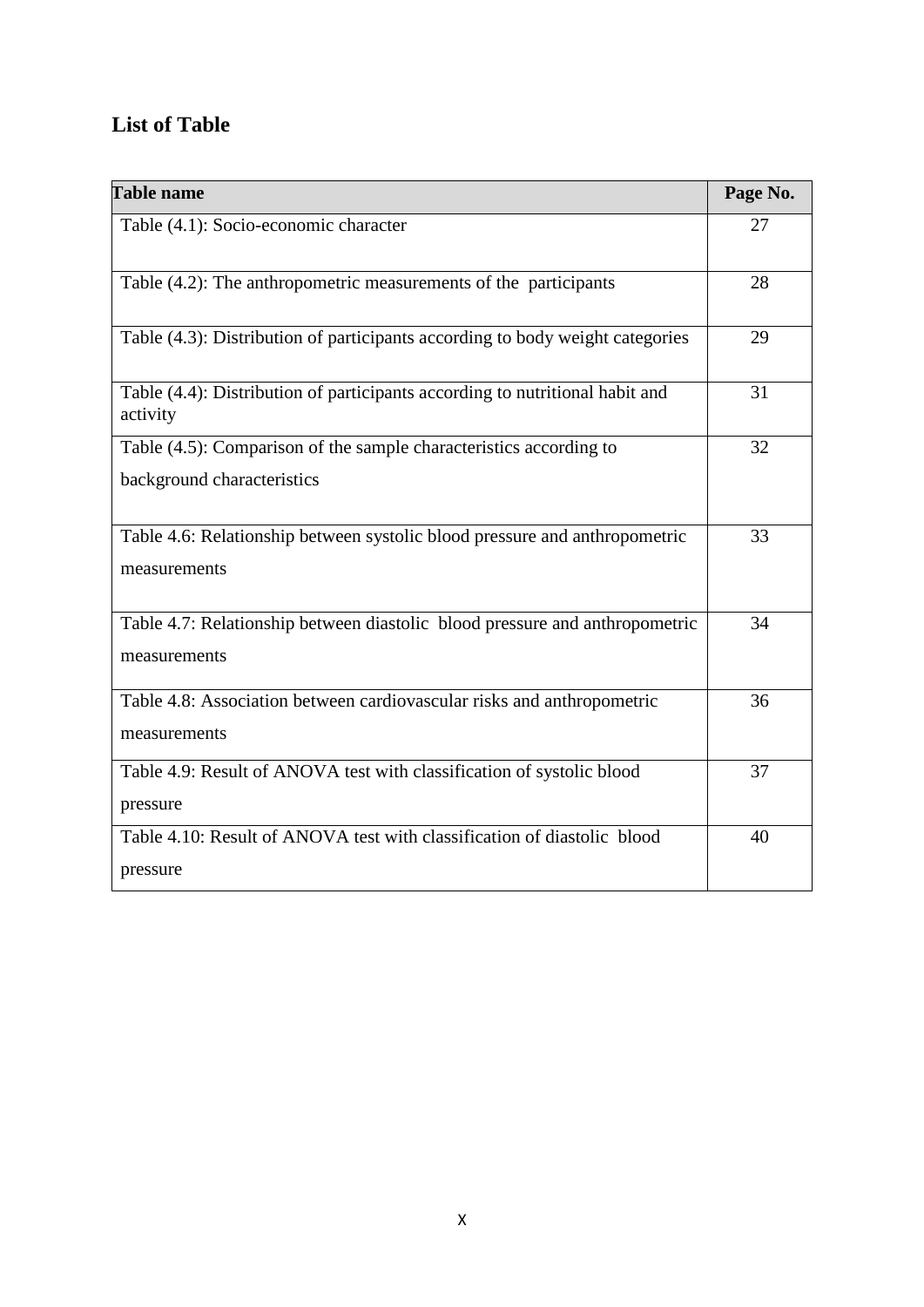# <span id="page-13-0"></span>**List of Abbreviation**

| <b>Abbreviation</b>    | <b>Meaning</b>                             |
|------------------------|--------------------------------------------|
| <b>AC</b>              | Abdominal circumference                    |
| BF%                    | Body fat percentage                        |
| <b>BMI</b>             | Body mass index                            |
| <b>BP</b>              | <b>Blood</b> pressure                      |
| <b>CDC</b>             | Center for Disease Control and Prevention  |
| CM                     | Centimeter                                 |
| <b>CV</b>              | Cardiovascular                             |
| <b>CVD</b>             | Cardiovascular disease                     |
| <b>DM</b>              | Diabetic mellitus                          |
| $\mathbf F$            | Frequency                                  |
| HC                     | Hip circumference                          |
| <b>HDL</b>             | High Density lipoprotein                   |
| <b>ITFO</b>            | <b>International Task Force Obesity</b>    |
| Kg                     | Kilogram                                   |
| $\mathbf{L}\mathbf{V}$ | Left ventricles                            |
| <b>MoEHE</b>           | Ministry of education and higher education |
| <b>MOH</b>             | Ministry of health                         |
| <b>NASN</b>            | National Association of School Nurses      |
| <b>NCDs</b>            | non-communicable diseases                  |
| $\mathbf{R}$           | <b>Correlation Coeffient</b>               |
| RF                     | Risk factor                                |
| <b>ROC</b>             | Receiver operating characteristic          |
| <b>SD</b>              | Standard deviation                         |